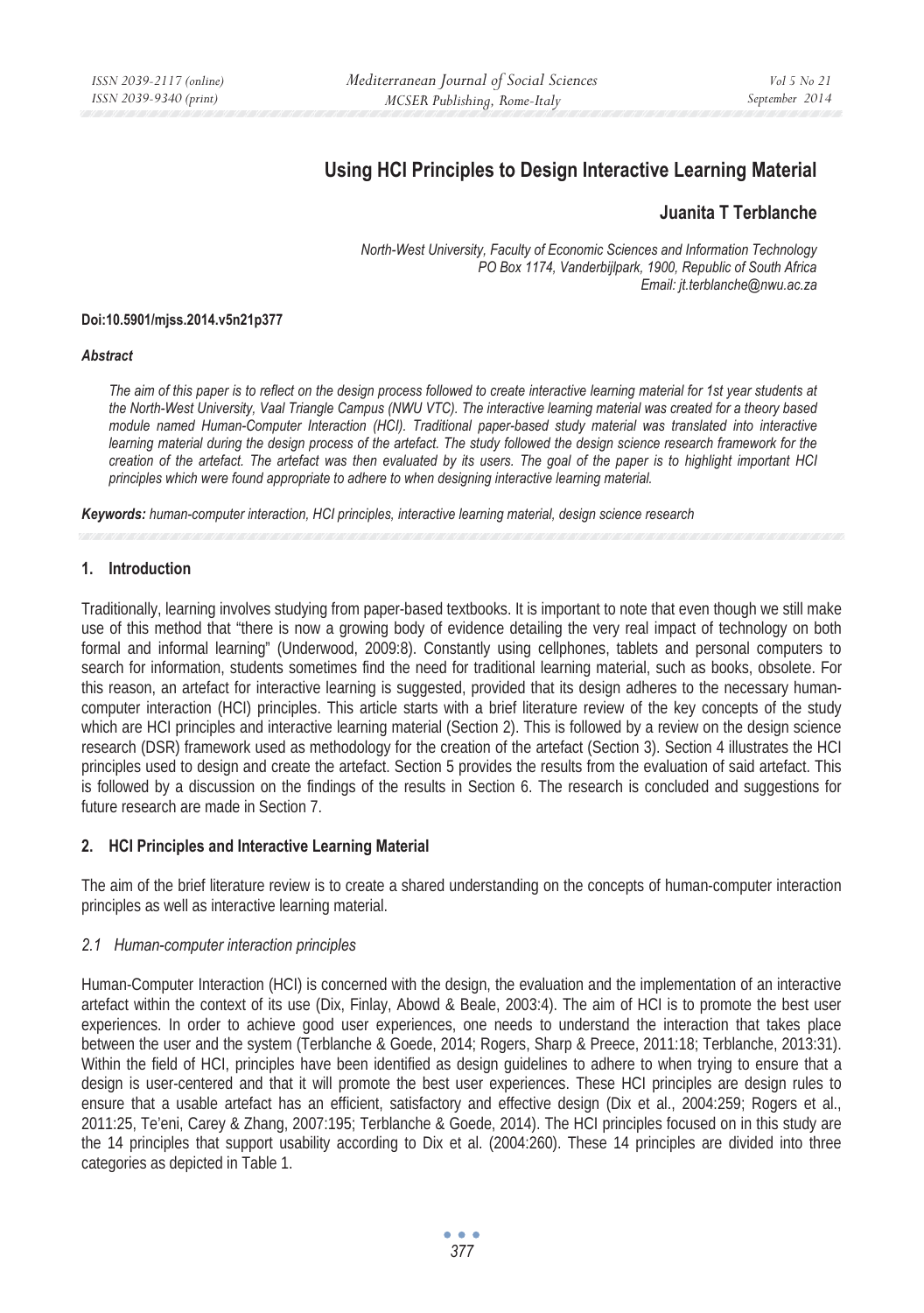| Principles that support usability |                    |                   |  |
|-----------------------------------|--------------------|-------------------|--|
| <b>LEARNABILITY</b>               | <b>FLEXIBILITY</b> | <b>ROBUSTNESS</b> |  |
| Predictability                    | Dialog initiative  | Observability     |  |
| Synthesisability                  | Task migratibility | Recoverability    |  |
| Familiarity                       | Multi-threading    | Responsiveness    |  |
| Generalizability                  | Substitutivity     | Task Conformance  |  |
| Consistency                       | Customizability    |                   |  |

**Table 1**. Principles that support usability (summarised from Dix et al., 2004:260)

This study will focus on the implementation of HCI principles that can be found appropriate for the design of interactive learning material. The next section briefly explains the concept of interactive learning material.

### *2.2 Interactive learning material*

Traditionally, learning involves studying from paper-based textbooks. It is important to note that even though we still make use of this method that "there is now a growing body of evidence detailing the very real impact of technology on both formal and informal learning" (Underwood, 2009:8). Students now entering university form part of the Generation Y group – a generation who are used to receiving both verbal and visual information through mediums such as television and the internet (Wolf, 1996:124). It can be argued that learning material should be adapted according to the level of knowledge and skills that Generation Y possesses pertaining to technology. Parsons and Ross (2002) further support this argument by stating that the power of information technology has created learning communities in which students can share their understanding and expertise. Furthermore, many universities have started implementing e-learning methods because of its ability to transform formal classroom situations into alternate virtual spaces which suit the needs of students who prefer learning at their own pace. Students at the NWU VTC tend to prefer new interactive methods of learning to traditional paper-based learning material. As part of the results found in this study, Figure 1 depicts student preference between traditional paper-based learning material (31%) and interactive learning material (69%). Figure 2 depicts student preference between a traditional bulleted list of information (33%) and information explained using an interaction that expands as the user selects a specific option (67%).



**Figure 1.** A comparison of student selections between traditional paper-based learning material and interactive learning material.



**Figure 2.** A comparison of student selections between a traditional bulleted list of information and an interaction that expands as options are selected.

> $\bullet$   $\bullet$   $\bullet$ *378*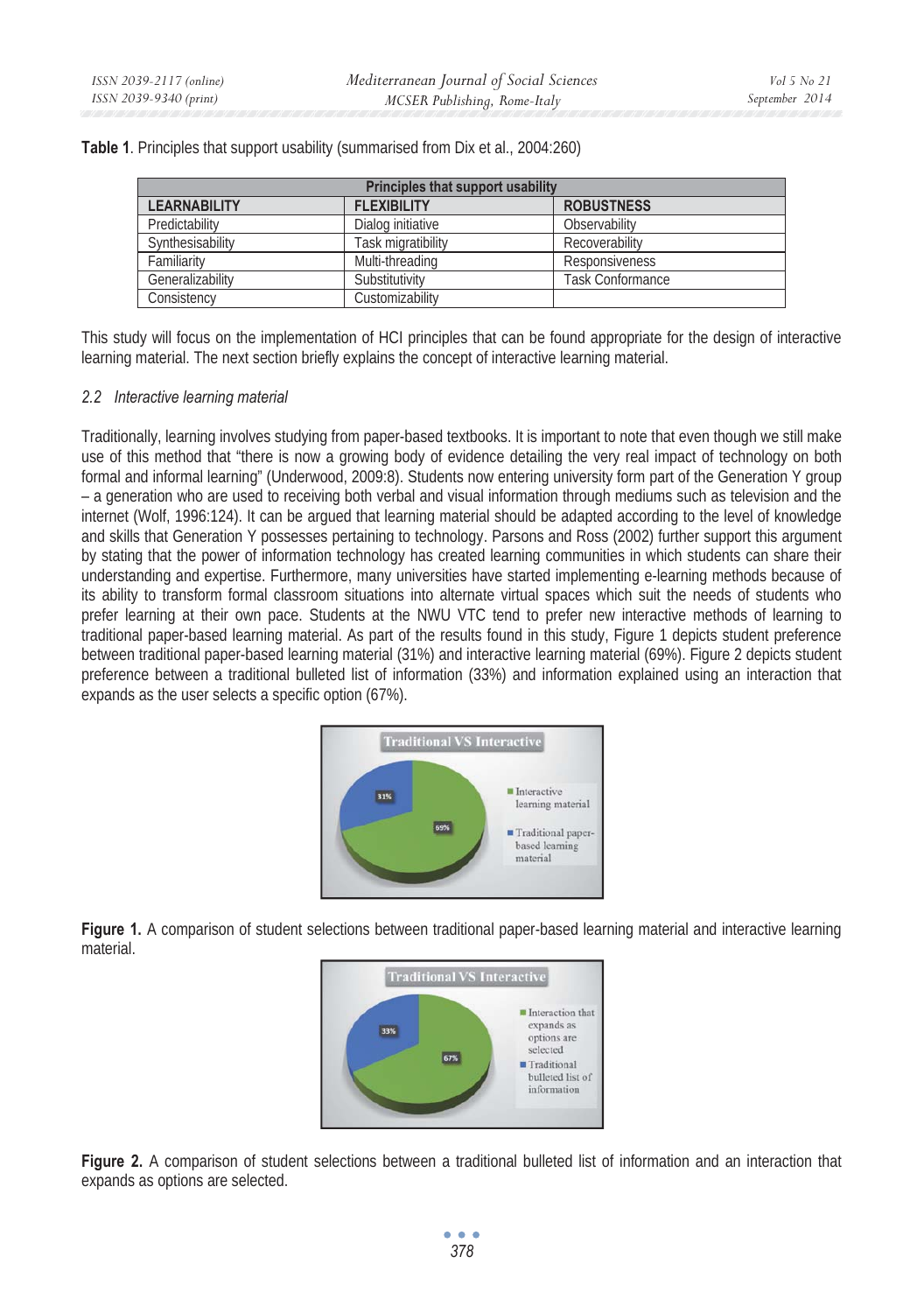The following section will discuss the sample and methods used to obtain data in this study.

### **3. Methodology**

This section reflects on the sample, the research methodology, the measuring instrument as well as the data analysis approach used for this study.

### *3.1 Sample and procedures*

The participants for this study comprised of 36 students who were enrolled for the module Human-Computer Interaction. These students formed part of the first group that was exposed to the specific interactive learning material artefact. The artefact was used as a learning tool instead of a traditional textbook. All information contained within the artefact was translated from a textbook.

### *3.2 Research methodology*

This section reports on the research methodology followed for this study. As the focus of the study is on the creation of an artefact, the most appropriate framework to follow is that of design science research. "Design science research (DSR) is a research paradigm in which a designer answers questions relevant to human problems via the creation of innovative artefacts, thereby contributing new knowledge to the body of scientific evidence" (Hevner & Chatterjee, 2010:5). This means that the researcher gains knowledge through the creation of artefacts, a statement supported by Vashnaivi and Keuchler (2004) who defines the concept of DSR as "knowing through making". Vaishnaivi and Keuchler further describe DSR as a technique that complements interpretivistic and positivistic research methods in IS. DSR involves usability analysis of artefacts and for this reason interpretivistic or positivistic methods may be used to aid in the analysis. The DSR framework by Vashnaivi and Keuchler (2004) is used as a guiding tool for the research process followed in this study. The model iterates through five process steps namely awareness of problem, suggestion, development, evaluation and conclusion (as illustrated in Figure 3).



Figure 3. The design science research process model (Vaishnavi & Keuchler, 2004).

In this study, there was an awareness of a problem – i.e. traditional paper-based learning material which students tend to find tedious to use. The next step in the process was to make a suggestion that addresses the problem – i.e. to replace the traditional paper-based study material with interactive learning material which students may find engaging. The researcher then continued to develop interactive learning material using HCI principles as design guidelines for the usability of the artefact. The artefact was evaluated by the students after the first six months of its use through the use of an interpretive questionnaire. The study does not conclude after this evaluation of the artefact as the researcher became aware of new problems that need to be addressed. The design process will re-enter the design science research process steps in future research until all problems are addressed and the artefact can successfully be concluded. In Section 4, these phases will be used to illustrate the design process of the artefact.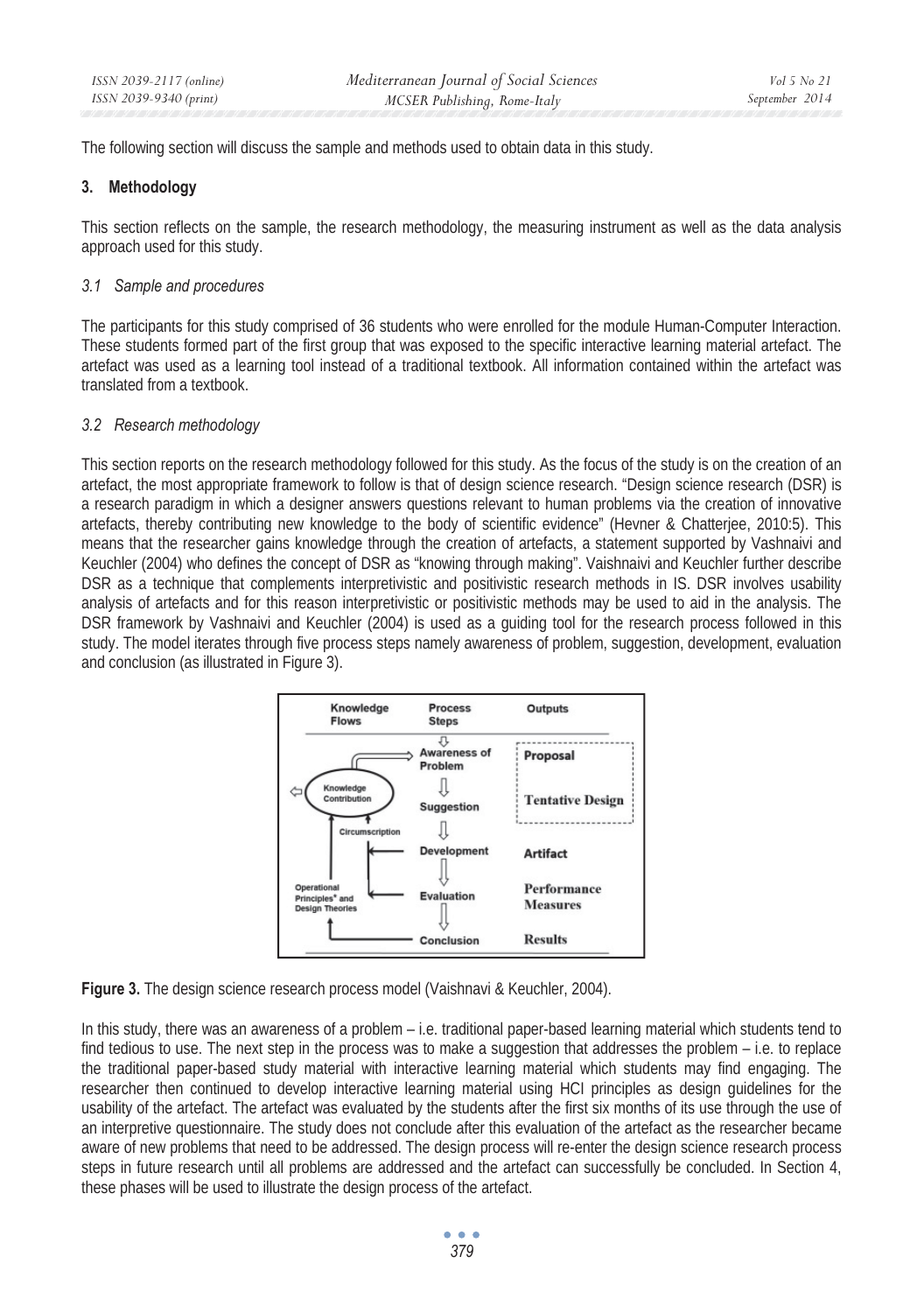### *3.3 Measuring instrument*

As the goal of the evaluation of the artefact is understanding, quantitative as well as qualitative research was done from an interpretive perspective. Students were asked to complete a questionnaire created in Google forms upon completion of the module, containing both quantitative and qualitative questions regarding their experience with the design and functionality of the artefact. At the NWU VTC, we commonly refer to the interactive learning material as a 'SmartGuide' and questions asked used this terminology for equal understanding. Questions were asked regarding HCI principles used in the design of the interactive learning material. Their knowledge about HCI principles were accepted to be sufficient, seeing as they had completed two tests, two assignments and an examination project regarding the general use of HCI principles during the course of this module, Human-computer interaction. The students also had to report on any functional problems they experienced with the interactive learning material.

### *3.4 Data analysis*

Feedback received from the quantitative data is presented by means of descriptive analysis. A comparison of two questions is used to support the choices made regarding HCI principles appropriate for the design of interactive learning material. Open coding (Straus & Corbin, 1990) was used to analyse the qualitative feedback received regarding the functional problems that were encountered. The results of the methods used are described in Section 5.

### **4. Using HCI Principles to Design Interactive Learning Material**

In this section the process followed to create the interactive learning material artefact is described using the DSR framework as discussed in Section 3.2. This process includes the initial problem the researcher became aware of, a suggestion made towards solving the problem, the development of an artefact according to the solution suggested and the evaluation of the artefact.

### *4.1 Awareness of the problem*

The researcher first attempted to bridge an e-learning gap in 2012. There was a definite change needed regarding the manner in which students received their education at tertiary level. After the successful use of social media as communication tool in the lectureroom, the next step was to find a way to make the learning material more relevant to the students that form part of the Generation Y group. Constantly using cellphones, tablets and personal computers to search for information, students sometimes find the need for traditional learning material, such as books, obsolete. This was also found to be true for the printed study guides at the NWU VTC. Also in 2012, a project was initiated to start translating the traditional paper-based study guides into interactive electronic study guides.

### *4.2 Suggestion*

Many software tools were tried and tested for the creation of the electronic study guides. Many of these software tools also failed because of specific requirements they did not meet, such as, mobile and tablet accessibility, network capabilities and integration with the NWU VTC's learner management system. During 2013, a suitable e-learning creation software tool called Articulate Storyline was discovered. The researcher then decided to use this tool to translate the book contents for the module Human-Computer Interaction into interactive learning material. As the module itself pertains to the efficient interaction between the user and the system and also highlights important design rules to follow in the creation of any artefact, it was important that the design of the interactive learning material artefact also adhere to efficient design rules or HCI principles. The researcher firmly believes that the design of any artefact greatly impacts the decision of the user to utilise the artefact. For this reason it is crucial that the interactive learning material artefact not only be usable but that it should also promote good user experiences via good design, to encourage the students to continue using the artefact.

### *4.3 Develop*

For the initial design of the artefact, three HCI principles were chosen as immediate design guidelines. These HCI principles include *consistency*, *familiarity* and *responsiveness*. This section will illustrate and explain the usage of the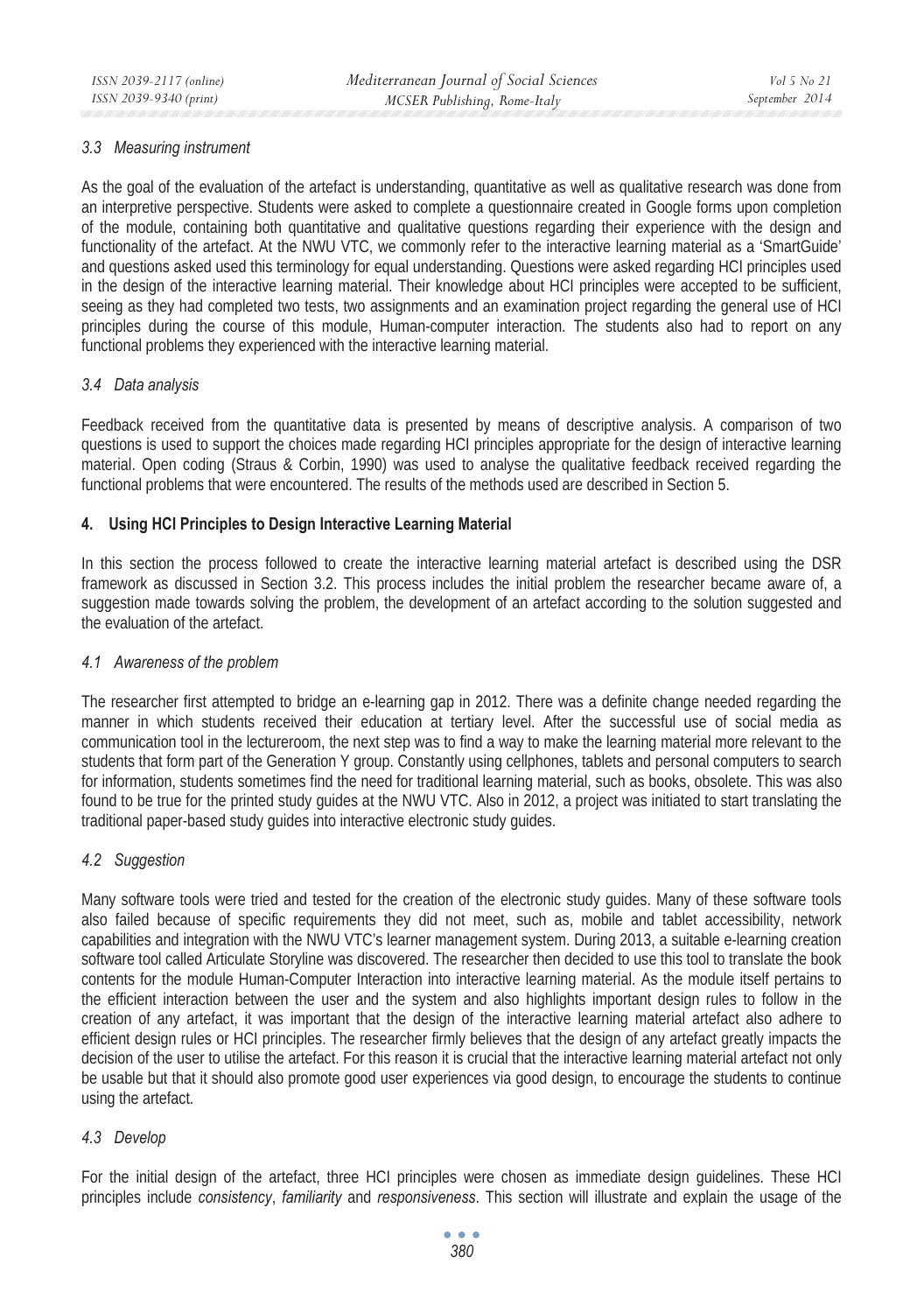three aforementioned HCI principles.

### *4.3.1 Consistency*

According to Dix et al. (2004:264) *consistency* refers to the resemblance of behavior that may arise from situations or tasks that are similar, and is the most used principle in literature. In the interactive learning material artefact, the principle of *consistency* is depicted through the consistent use of colour, text fonts, page layouts, interactions and avatars. Figure 4, 5, 6, 7, 8, 9 and 10 illustrates the use of *consistency*.



**Figure 4.** Figure 4 and 5 illustrate the consistency principle in terms of colour and layout.



**Figure 5.** Figure 4 and 5 illustrate the consistency principle in terms of colour and layout.



**Figure 6.** Figure 6, 7 and 8 illustrate consistent layouts.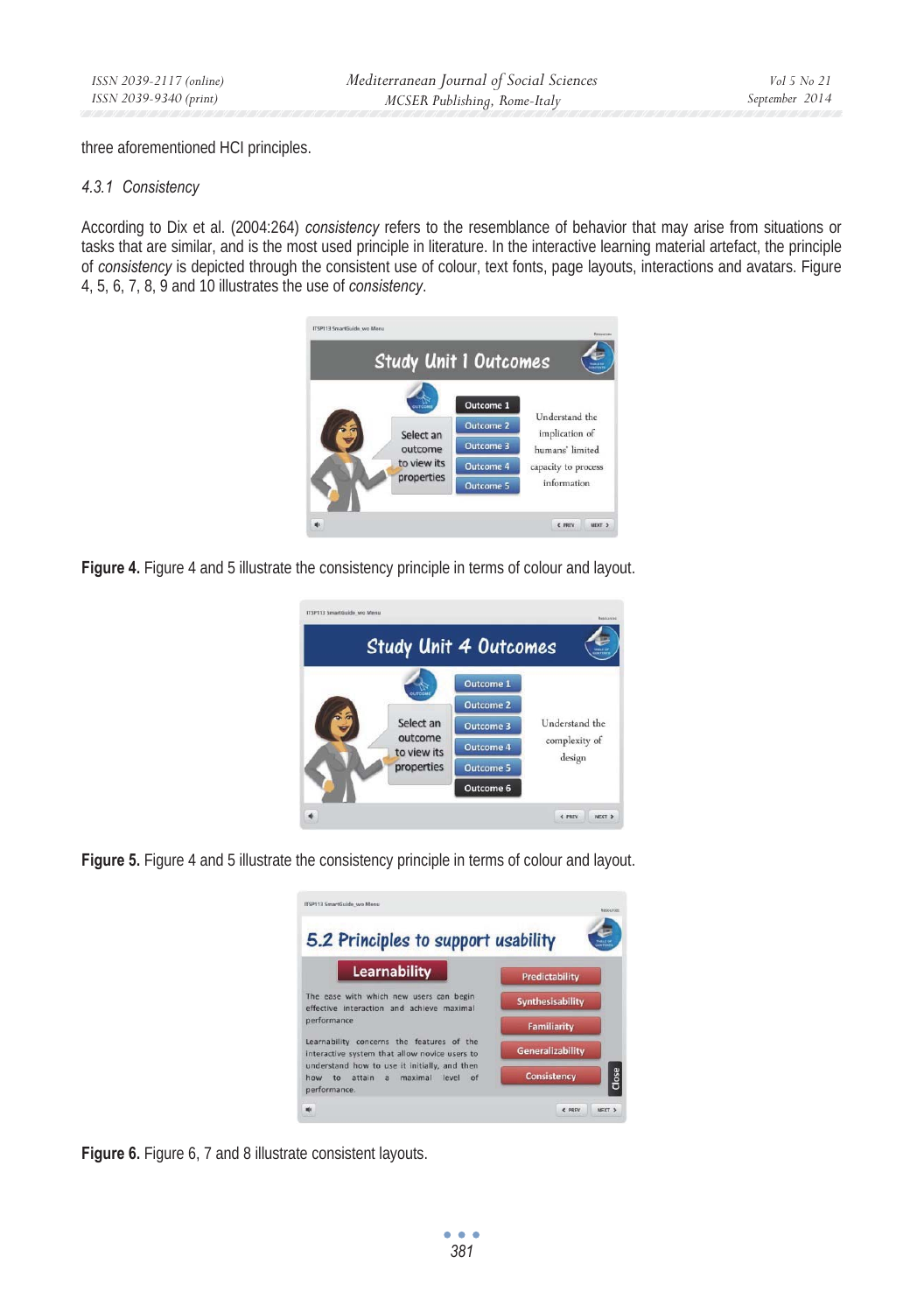

**Figure 7.** Figure 6, 7 and 8 illustrate consistent layouts.



**Figure 8.** Figure 6, 7 and 8 illustrate consistent layouts.



**Figure 9.** Figure 9 and 10 illustrate consistent usage of fonts, text sizes and interactions.



Figure 10. Figure 9 and 10 illustrate consistent usage of fonts, text sizes and interactions.

 $\bullet$   $\bullet$   $\bullet$ *382*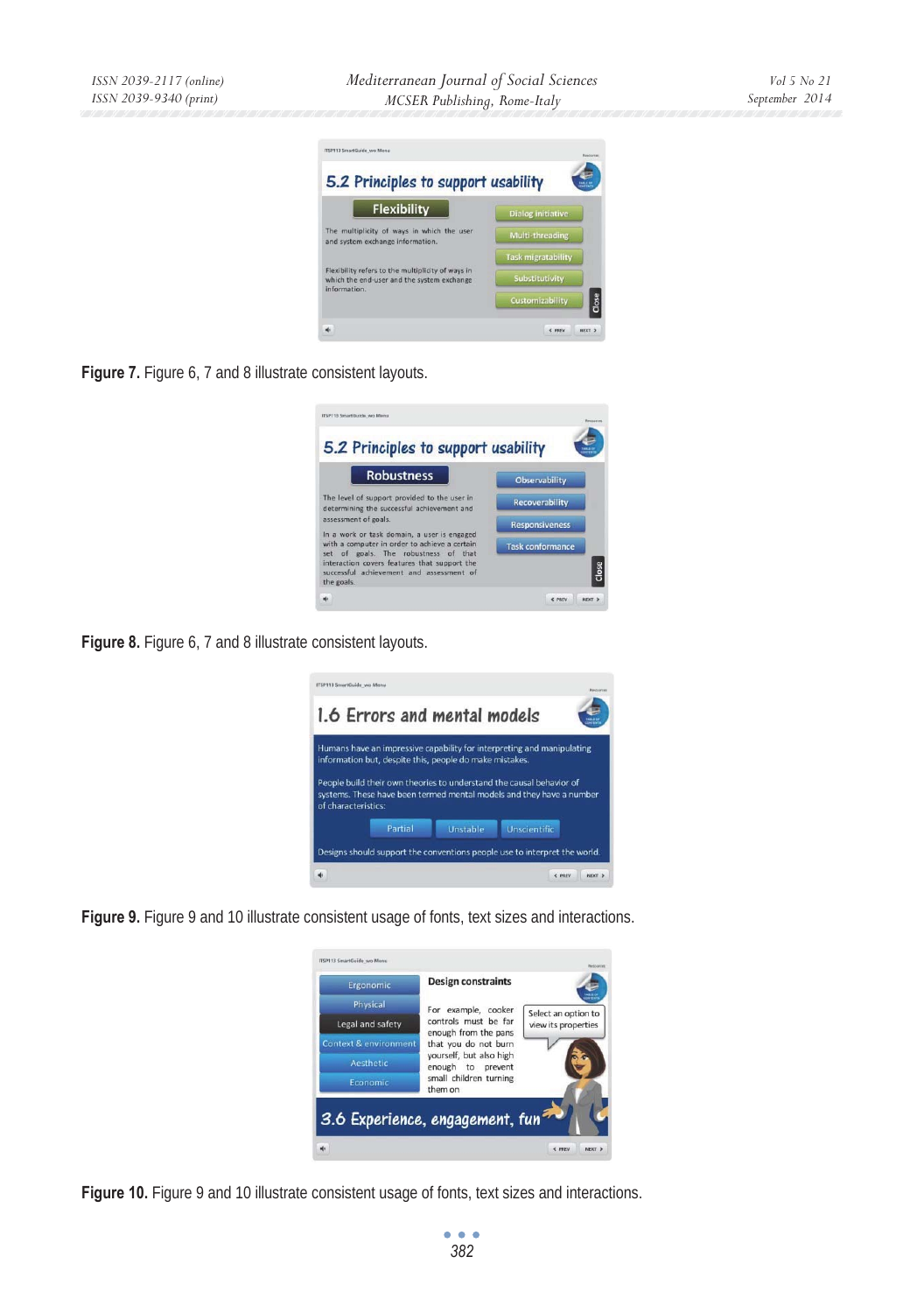### *4.3.2 Familiarity*

According to Dix et al. (2004:264) *familiarity* refers to "the correlation between the user's existing knowledge and the knowledge required for effective interaction". In the interactive learning material artefact, the principle of *familiarity* is depicted through the familiar affordances of interactions, tests and quizzes. Figure 11, 12, 13 and 14 illustrates the use of *familiarity*.



**Figure 11.** A button interaction provides the affordance that it needs to be pressed or selected – a familiar interaction for anyone who has used a computer.



**Figure 12.** Figure 12 and 13 depict an interaction that expands in the same manner as an accordion.



**Figure 13.** Figure 12 and 13 depict an interaction that expands in the same manner as an accordion.



Figure 14. An assessment question posed in the same manner as a traditional paper-based multiple choice question.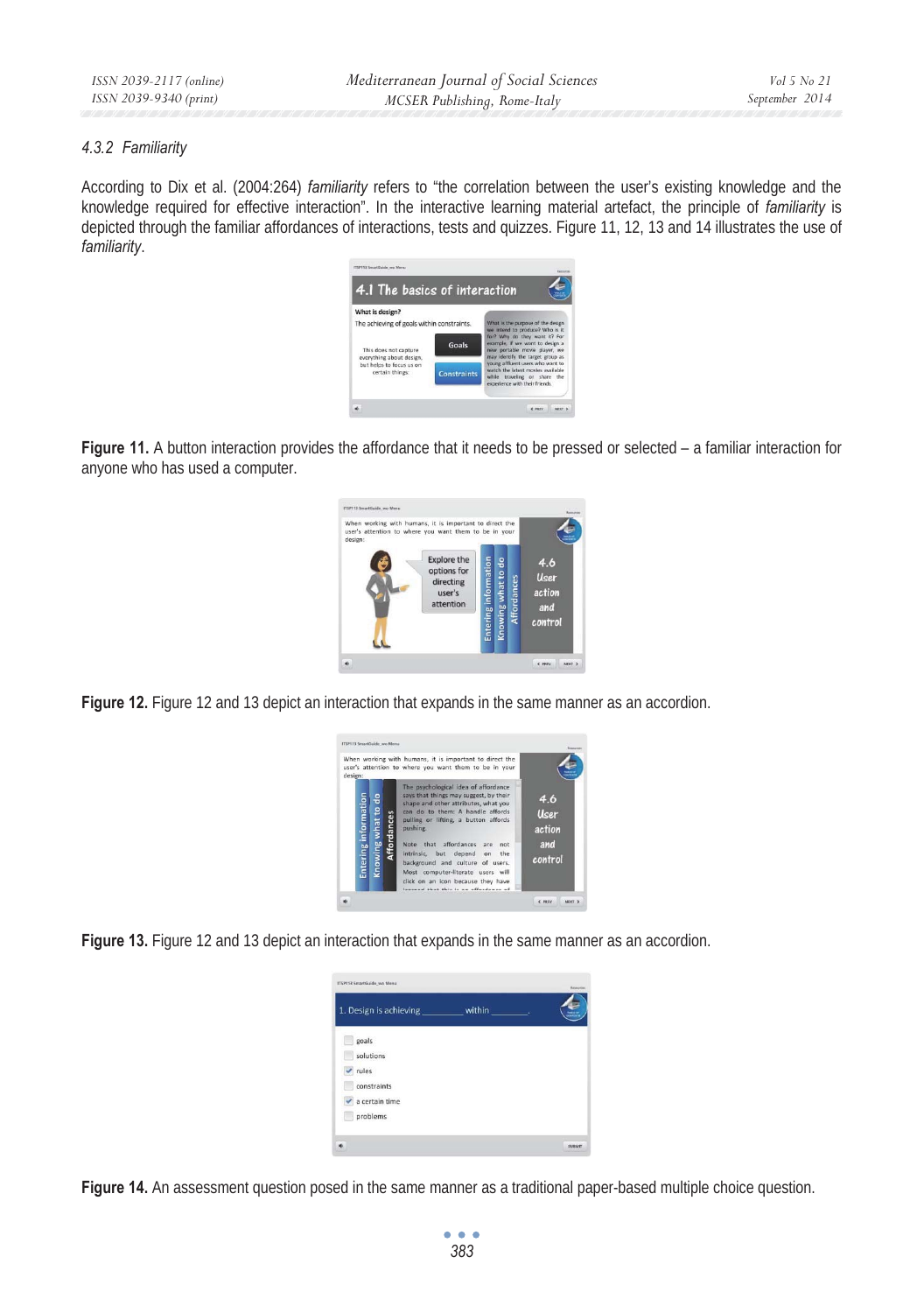### *4.3.3 Responsiveness*

According to Dix et al. (2004:264) *responsiveness* "measures the rate of communication between the system and the user". In the interactive learning material artefact, the principle of *responsiveness* is illustrated using feedback as an example. Figure 15, 16, 17 and 18 illustrates the use of *responsiveness*.



**Figure 15.** Figure 15 and 16 depict the responsiveness of the artefact by providing feedback to the user in the form of colour and object changes when an option is selected.



**Figure 16.** Figure 15 and 16 depict the responsiveness of the artefact by providing feedback to the user in the form of colour and object changes when an option is selected.



**Figure 17.** Figure 17 and 18 depict the responsiveness of the artefact by providing feedback to the user when options are selected during the assessments.

| 1. Match the skin receptor<br>to its function: |                                                                              |  |
|------------------------------------------------|------------------------------------------------------------------------------|--|
| Mechanorecepto<br>Thermoreceptor<br>Nociceptor | Invalid Answer<br>You must complete the question before<br>submitting.<br>OK |  |

**Figure 18.** Figure 17 and 18 depict the responsiveness of the artefact by providing feedback to the user when options are selected during the assessments.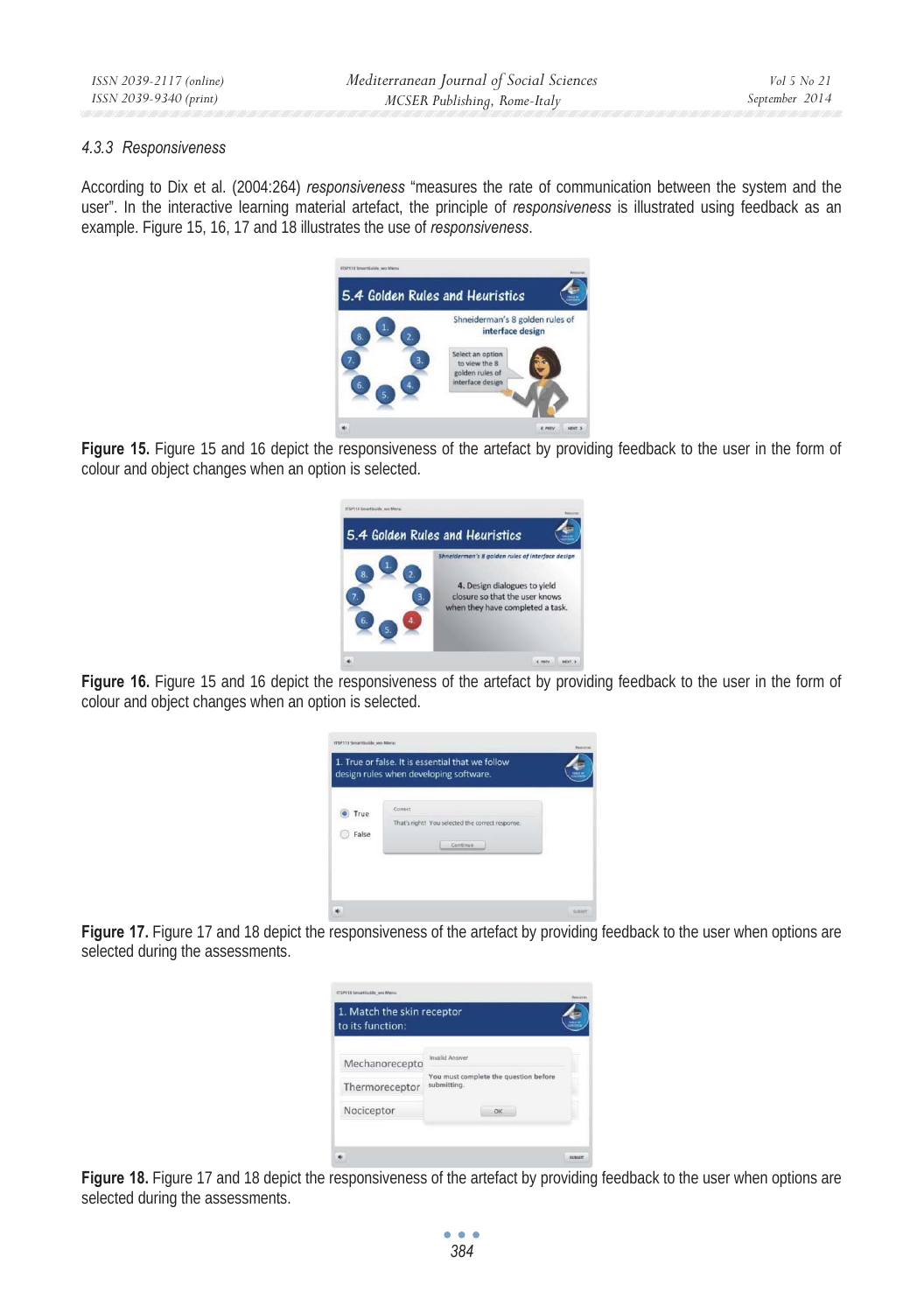### *4.4 Evaluation*

As mentioned in Section 3.1 the 36 participants were the first group of students that were exposed to the initial design of the interactive learning material artefact. These students interacted with the artefact for 6 months and were asked to report problems experienced if any. Students completed a questionnaire on Google forms pertaining to the usability of the artefact. Valuable feedback was given (results discussed in Section 5) which will be taken into consideration for the next design iteration before the second release of the artefact in 2015.

### *4.5 Conclusion*

The feedback from the evaluation indicated that some changes still need to be amended in the next design iteration. This means that the artefact will iterate back into the development step of the DSR framework. The artefact will be reevaluated after the changes have been made. The re-evalation may indicate that more changes need to be addressed and the artefact may enter the development step again, or the users may be satisfied with the artefact as is in which case the DSR framework process will conclude.

# **5. Student Perceptions on Using Interactive Learning Material**

This section reports on the perceptions of the students who used the interactive learning material. As part of the evaluation step of the DSR Framework, students were asked to complete an interpretive questionnaire on Google forms. The questionnaire contained questions pertaining to the design and functionality of the interactive learning material.

# *5.1 Section 1: HCI Principles*

In question 1 of the questionnaire the students were asked the following: "According to you, select the HCI principles that you believe the design and layout of the ITSP113 SmartGuide adheres to. Carefully consider each principle." Students could select multiple responses from any of the 14 HCI principles in Table 1. Table 2 illustrates the number of times that each HCI principle was chosen. The order of the HCI principles in Table 2 indicates the top choices that the students believe the specific interactive learning material for this study adheres to. In question 2, the students were asked the following: "According to you, what are the 5 most important HCI principles that the design of interactive learning material (e.g. the SmartGuide) should adhere to? (Choose exactly 5)". Students had to select exactly 5 options from the 14 HCI principles which they believed were the most important principles that any interactive learning material should adhere to. Table 3 illustrates the number of times that each HCI principle was chosen. The order of the HCI principles in Table 3 indicates the top choices that the students believe that any interactive learning material should adhere to.

**Table 2.** Student perceptions on HCI principles that the current design of the HCI interactive learning material adheres to.

|               | <b>HCI Principle</b>    | N  | $\overline{n}$ | $\frac{0}{6}$ |
|---------------|-------------------------|----|----------------|---------------|
| 1             | Consistency             | 36 | 28             | 78            |
| $\mathcal{P}$ | Recoverability          | 36 | 22             | 61            |
| 3             | <b>Responsiveness</b>   | 36 | 21             | 58            |
| 4             | Predictability          | 36 | 19             | 53            |
| 5             | Familiarity             | 36 | 19             | 53            |
| 6             | Dialog initiative       | 36 | 17             | 47            |
|               | <b>Task Conformance</b> | 36 | 14             | 39            |
| 8             | Generalizability        | 36 | 14             | 39            |
| 9             | Observability           | 36 | 13             | 36            |
| 10            | Synthesisability        | 36 | 12             | 33            |
| 11            | Task migratibility      | 36 | 9              | 25            |
| 12            | Substitutivity          | 36 | 8              | 22            |
| 13            | Multi-threading         | 36 | 6              | 17            |
| 14            | Customizability         | 36 | 3              | 8             |

From Table 2 and Table 3 it is interesting to notice that the first 6 positions in both tables, even though in different orders, list the same 6 principles namely consistency, recoverability, responsiveness, predictability, familiarity and dialog initiative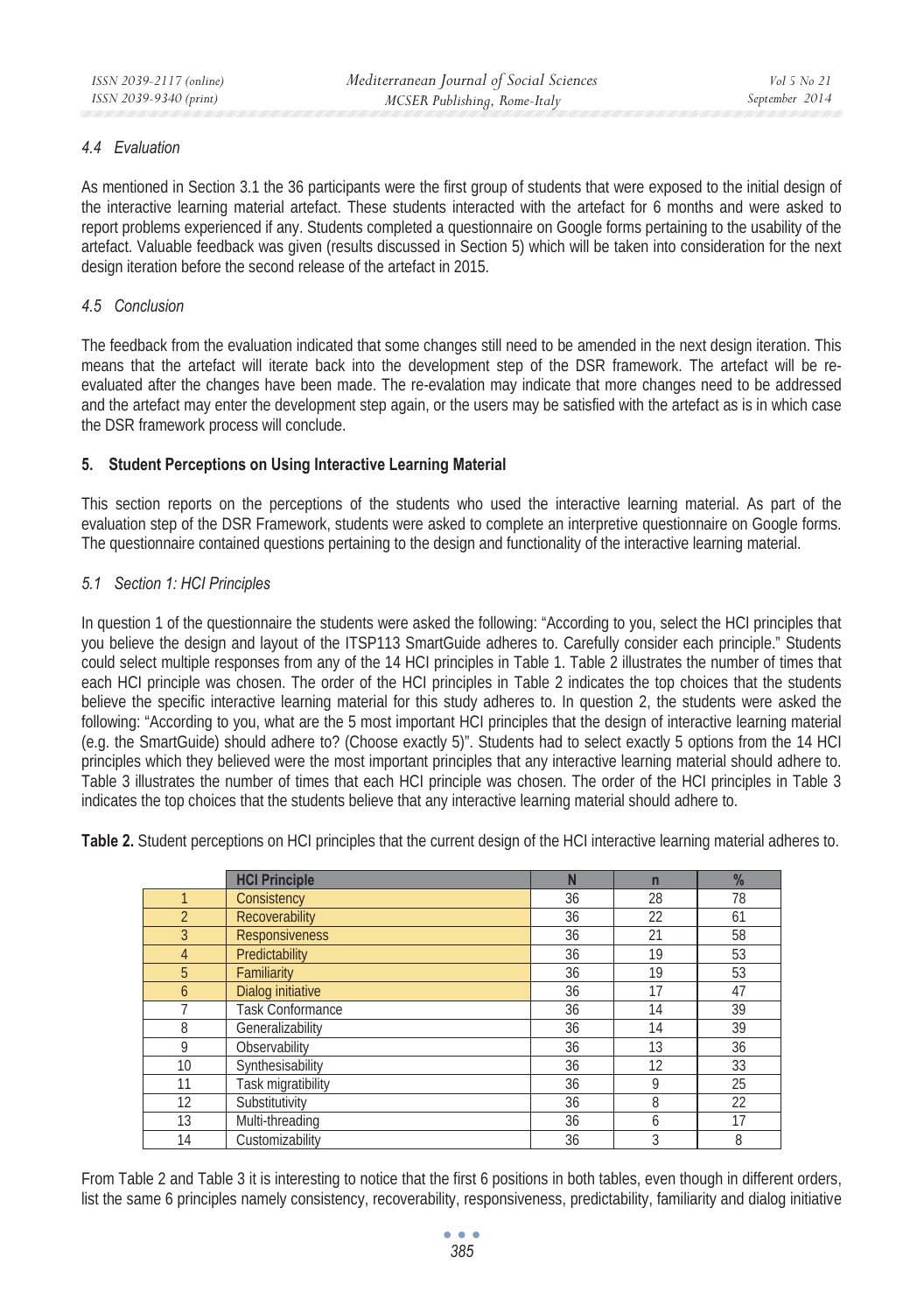| ISSN 2039-2117 (online) | Mediterranean Journal of Social Sciences | <i>Vol</i> 5 <i>No</i> 21 |
|-------------------------|------------------------------------------|---------------------------|
| ISSN 2039-9340 (print)  | MCSER Publishing, Rome-Italy             | September 2014            |

(highlighted in yellow and green respectively in both tables). This indicates that the design of the interactive learning material evaluated in this study adheres to the top expected HCI principles that students believe any interactive learning material should adhere to. One could possibly suggest the aforementioned HCI principles as appropriate design rules for any interactive learning material to adhere to.

|                 | <b>HCI Principle</b> | N  | n  | $\frac{9}{6}$ |
|-----------------|----------------------|----|----|---------------|
|                 | Recoverability       | 36 | 21 | 58            |
| $\overline{2}$  | Responsiveness       | 36 | 21 | 58            |
| 3               | Predictability       | 36 | 19 | 53            |
| $\overline{4}$  | Consistency          | 36 | 18 | 50            |
| 5               | Dialog initiative    | 36 | 17 | 47            |
| 6               | Familiarity          | 36 | 16 | 44            |
|                 | Multi-threading      | 36 | 15 | 42            |
| 8               | Generalizability     | 36 | 12 | 33            |
| 9               | Task migratibility   | 36 | 11 | 31            |
| 10 <sup>1</sup> | Task Conformance     | 36 | 8  | 22            |
| 11              | Customizability      | 36 |    | 19            |
| 12              | Observability        | 36 |    | 19            |
| 13              | Synthesisability     | 36 | 5  | 14            |
| 14              | Substitutivity       | 36 | 3  | 8             |

**Table 3.** Student perceptions on HCI principles that all interactive learning material should adhere to.

### *5.2 Section 2: Functional errors*

In question 3 students were asked to indicate how many functional errors they encountered during the 6 months they made use of the interactive learning material. Figure 19 depicts the results from their responses. 22 percent encountered no errors, 72 percent encountered 1 or 2 errors, 6 percent encountered many errors and 0 percent encountered too many errors to count. To summarise, 94 percent of students experienced none to two errors with the functional design of the artefact. Students were asked (question 4) to briefly explain the problems they experienced with the interactive learning material. Their responses are recorded in Table 4.



**Figure 19**. Number of functional errors that students encountered while using the interactive learning material.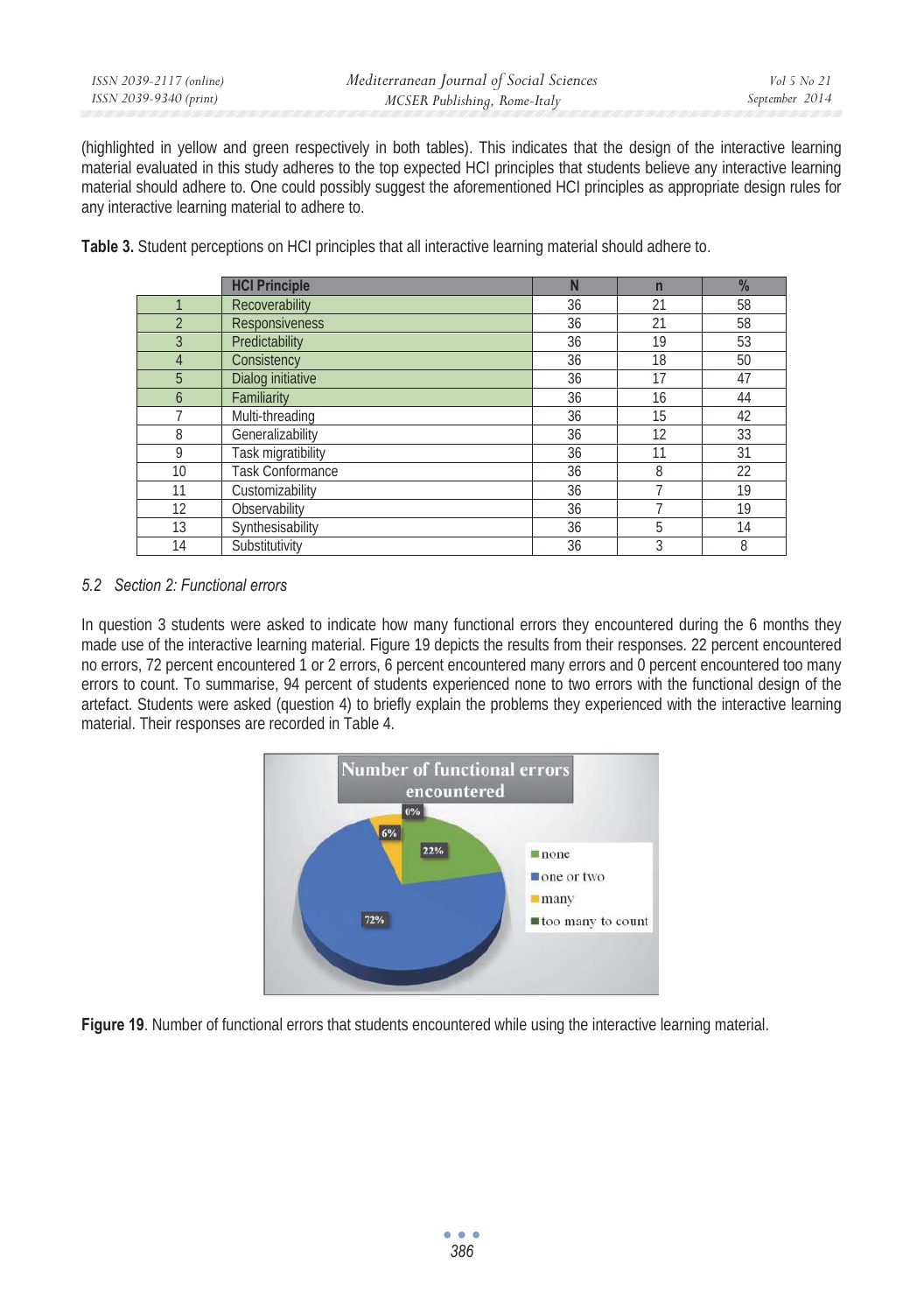|                                                                      | Problems experienced with ITSP113 SmartGuide (interactive learning material)                                                                                                                                                                                                                                                                                                                                                                    |
|----------------------------------------------------------------------|-------------------------------------------------------------------------------------------------------------------------------------------------------------------------------------------------------------------------------------------------------------------------------------------------------------------------------------------------------------------------------------------------------------------------------------------------|
| Code assigned to data                                                | <b>Example answers</b>                                                                                                                                                                                                                                                                                                                                                                                                                          |
| <b>Buffering for extended</b><br>periods of time<br>(16 occurrences) | "It takes time to load."<br>"Some aspects of the responsiveness of the "previous" and "next", the rate of responsiveness is a bit slow."<br>"it sometimes take time to respond or doesn't respond at all"                                                                                                                                                                                                                                       |
| <b>Navigation issues in</b><br>study unit 4<br>(9 occurrences)       | "On the fourth chapter, the efundi version of the smart quide has a broken link. The "next" button freezes<br>the guide and I'd have to reload the efundi web page in order to regain access to the smart quide."<br>"when I tried reading through Study Unit 4 in the school labs, it refused to work but when I download it to<br>my laptop it work."<br>"In study unit 4, only 4.1 was accessible the rest of the study unit couldn't load." |
| Video links not working<br>(2 occurrences)                           | "the video links were not working"<br>"Couple of links did not work towards the end of the semester"                                                                                                                                                                                                                                                                                                                                            |
| Layered information<br>sometimes missed<br>(1 occurrence)            | "Not much that I experience except the first time I was using it always pressing next yet am leaving most<br>information behind"                                                                                                                                                                                                                                                                                                                |
| <b>Offline accessibility</b><br>(1 occurrence)                       | "its only disadvantage to get some things when offline"                                                                                                                                                                                                                                                                                                                                                                                         |

**Table 4.** Functional problems experienced with the SmartGuide (interactive learning material) by students.

### *5.3 Section 3: Finding information*

The researcher believes that one of the key factors that good design can be measured by is the efficiency and rate at which the user can find the information that they are looking for. The responses to question 5 (Figure 20) indicated that 83 percent of students were satisfied that they could easily find information. 17 percent of students could not easily find the information that they were looking for, these students were asked to make suggestions towards improving the design in this regard. Their responses are recorded in Table 5.



**Figure 20.** Student responses on the simplicity of finding information that they were looking for.

**Table 5.** Suggestions made by students for improving the efficiency and rate at which information can be found.

**Suggestions made towards improvement: Increasing the efficiency and rate at which the user can find the information that they are looking for.**  Add a search box function so that a user can search for specific words instead of having to read through all of the information to find what one is looking for There is a table of contents button on each page that the user can use to navigate to each study unit. The suggestion is to create sublinks in each study unit so that one can directly navigate to a subsection instead of having to navigate through the whole study unit until you find the section you are looking for.

### **6. Findings from Study**

This section reports on the findings discovered in the results in Section 5. Firstly, students were asked to indicate which

 $\bullet$   $\bullet$   $\bullet$ *387*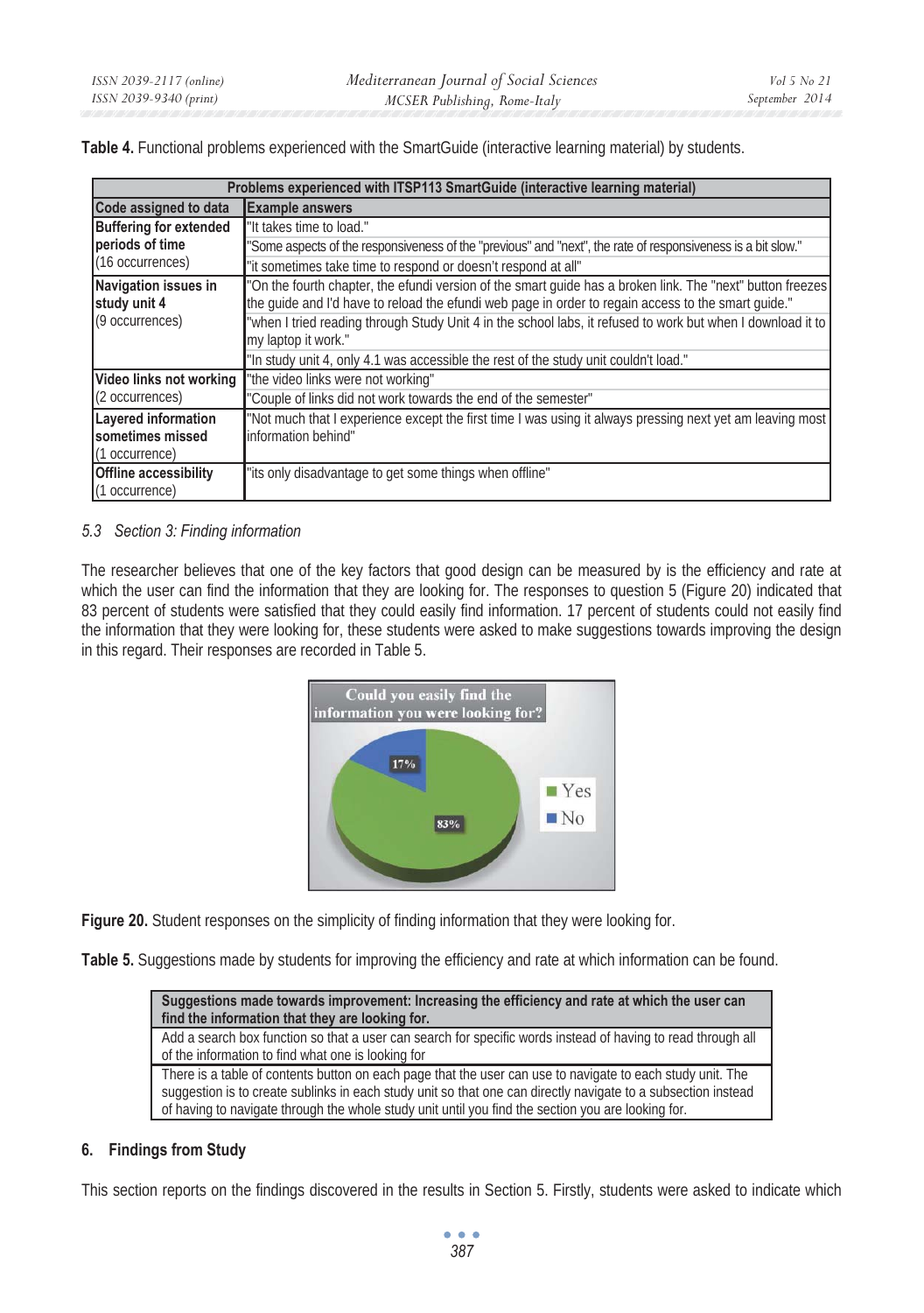| ISSN 2039-2117 (online) | Mediterranean Journal of Social Sciences | Vol 5 No 21    |
|-------------------------|------------------------------------------|----------------|
| ISSN 2039-9340 (print)  | MCSER Publishing, Rome-Italy             | September 2014 |

HCI principles they thought were used as design guidelines for the interactive learning material used in this study. Students also had to report on which HCI principles they thought all interactive learning material should adhere to. Furthermore students reported on functional errors encountered during the use of the interactive learning material. Students also made suggestions towards improving the efficiency and rate at which one can find information in the interactive learning material.

### *6.1 Recommendations for using HCI principles to design interactive learning material*

This section provides recommendations for future designers of interactive learning material. In this study the initial design of the interactive learning material was illustrated using three HCI principles that the researcher believes to be appropriate namely consistency, familiarity and responsiveness. The interactive learning material was then evaluated by its users and it was found that six HCI principles were found appropriate for the design of interactive learning material. Students ranked consistency, recoverability, responsiveness, predictability, familiarity and dialog initiative as the six most important HCI principles that interactive learning material should adhere to. Students also evaluated the interactive learning material used in this study and suggested the HCI principles they believed the design of the ITSP113 'SmartGuide' adheres to which, even though in a different order, yielded the same 6 HCI principles which are recoverability, responsiveness, predictability, consistency, dialog initiative and familiarity. It may then be suggested that these HCI principles are good design rules to follow for the design and creation of interactive learning material. Shortly, Dix et al. (2004:261) define the aforementioned six principles as:

- *Consistency* refers to the resemblance of behavior that may arise from situations or tasks that are similar, and is the most used principle in literature.
- *Familiarity* refers to "the correlation between the user's existing knowledge and the knowledge required for effective interaction".
- *Responsiveness* "measures the rate of communication between the system and the user".
- *Recoverability* "is the ability to reach a desired goal after recognition of some error in a previous interaction".
- *Predictability* "of an interactive system means that the user's knowledge of the interaction history is sufficient to determine the result of his future interaction with it".
- *Dialog initiative* is important to consider when one sees the interaction between the user and the system as a dialog between partners.

### *6.2 Recommendations toward improving the functional errors encountered*

This section reflects on the functional errors encountered by the users (Table 5) and makes suggestions towards improvement.

### *6.2.1 Functional issue 1: Buffering for extended periods of time*

Unfortunately this issue is not related to the artefact but to the network capabilities of the NWU VTC as the students can access the interactive learning material online. If this issue is repeatedly experienced it is advised to the user to download the artefact for offline viewing.

### *6.2.2 Functional issue 2: Navigation issues in study unit 4*

A number of students encountered a problem while accessing the online version of the interactive learning material in study unit 4. Section 4.1 would in some instances not allow the user to proceed to section 4.2 when selecting the 'next' option at the bottom of the Articulate player. This problem was not encountered when students used the offline version of the artefact. This problem might be with the Articulate player itself, as this is a custom control of the software or there may have been a problem during the file upload to its hosting location. It is suggested to remove the current files in the hosting location and to reload all of the files of the artefact to determine whether this might solve the problem.

### *6.2.3 Functional issue 3: Video links not working*

After the complaint was received all video links were checked again and found to be working in good order. The problems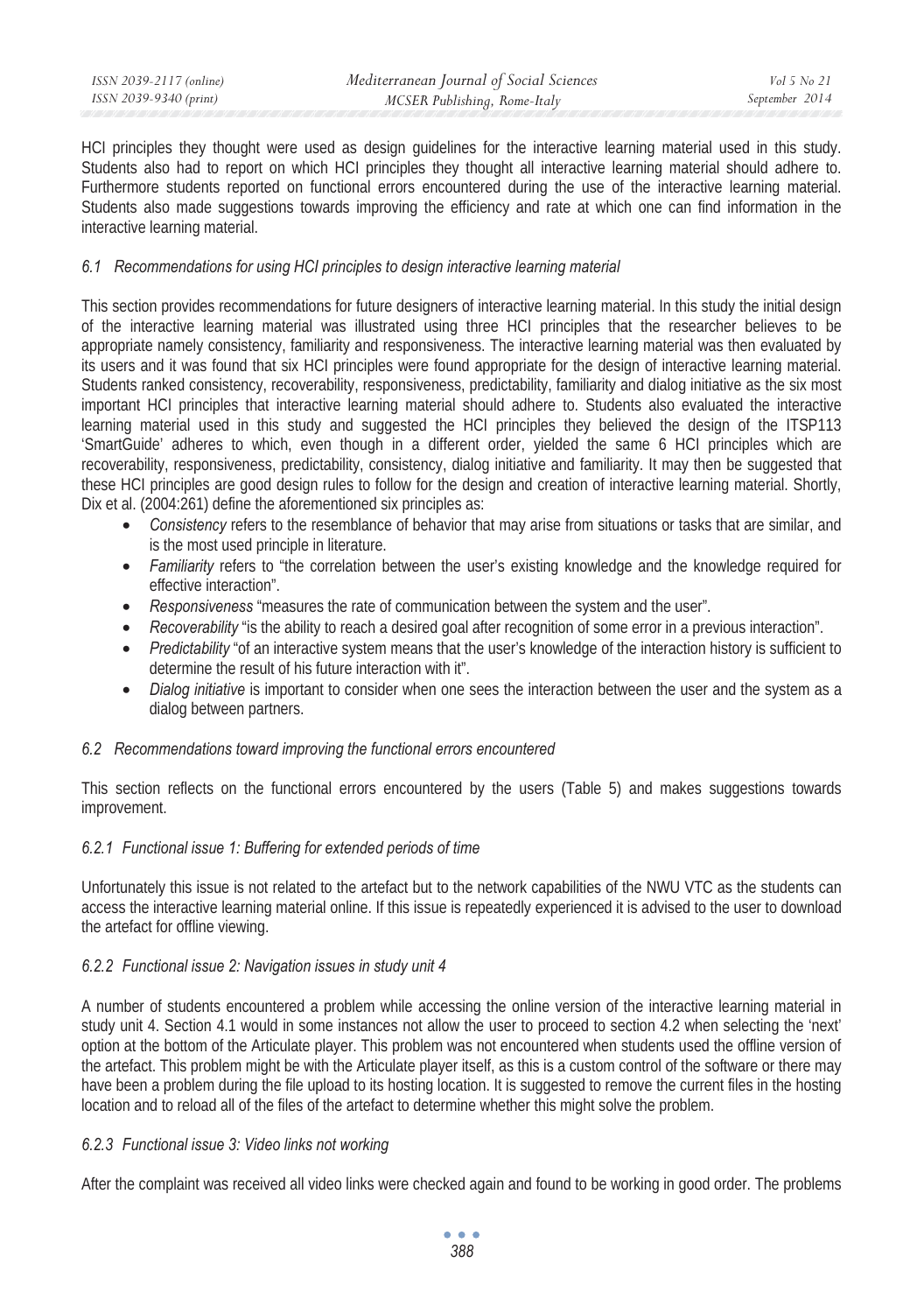experienced may again have been network related –the videos may not have opened because of poor network connectivity.

#### *6.2.4 Functional issue 4: Layered information sometimes missed*

Some slides in the artefact contain multiple layers of information that can only be viewed when one selects the interaction that expands it. These interactions are sometimes missed and consequently students struggle to find some of the information. A suggestion would be to add a descriptive icon named "Interaction" to indicate to the user that there is an interaction on the slide.

### *6.2.5 Functional issue 5: Offline accessibility*

One complaint was that the information is not accessible if the user does not have an Internet connection. This issue can easily be resolved when the student downloads the artefact for offline viewing.

### *6.3 Recommendations toward improving the efficiency of finding information*

The researcher believes that one of the key factors good design can be measured by is the efficiency and rate at which the user can find the required information. Students were asked to indicate whether they had trouble finding the information that they were looking for. 83% of students were satisfied that they could easily find information and 17% of students could not easily find the information that they were looking for. The students that experienced problems were asked to make suggestions towards improvement in this regard.

Information finding issue 1: Add a search box function so that a user can search for specific words instead of having to read through all of the information to find what one is looking for.

As suggested there is no search function in the interactive learning material. The solution would be to add the traditional search box as a permanent feature in the design of the interactive learning material so that the student can search for information at any time during the interaction.

Information finding issue 2: There is a table of contents button on each page that the user can use to navigate to each study unit. The suggestion is to create sublinks in each study unit so that one can directly navigate to a subsection instead of having to navigate through the whole study unit until you find the section you are looking for.

Presently, the user can only navigate to, for example, section 3.7 in the interactive learning material by choosing study unit 3 from the table of contents, and then selecting the 'next' option until the user reaches the slide for section 3.7. The suggestion towards improvement would be to hyperlink the subsection headings in the table of contents in each study unit so that the user can navigate to a specific subsection from there.

### **7. Conclusion and Future Research**

In this study a design science research framework is used for the creation of interactive learning material translated from the traditional paper-based study material for a module named Human-Computer Interaction. The artefact is initially designed according to three HCI principles found appropriate for the creation of interactive learning material namely *consistency*, *familiarity* and *responsiveness*. The artefact was then evaluated by its first group of users in the form of a questionnaire pertaining to their interaction with said artefact. Students indicated HCI principles that all interactive learning material should adhere to as well as the HCI principles that they thought the artefact in question adhered to. Their responses yielded the same 6 HCI principles for both instances, just in different orders. The six HCI principles then suggested in this study as good design rules for interactive learning material are recoverability, responsiveness, predictability, consistency, dialog initiative and familiarity. Students also reported on functional issues encountered and these were addressed in Section 5 and 6.2. Lastly, students had to suggest improvements if they were experiencing any trouble with finding information and these are addressed in Section 5 and 6.3.

As there were some errors encountered with the artefact, the DSR framework process cannot conlude as of yet and needs to reiterate back into the development step. This constitutes future research for this artefact as the required changes obtained from the feedback of the evaluation need to be addressed by redesigning some components of the interactive learning material artefact. After the artefact has been redesigned it will need to be evaluated again for any possible issues. This process may repeat until a satisfactory, fully functional artefact is achieved.

A suggestion made to other researchers that may conduct similar research is to evaluate the effect of the eight HCI